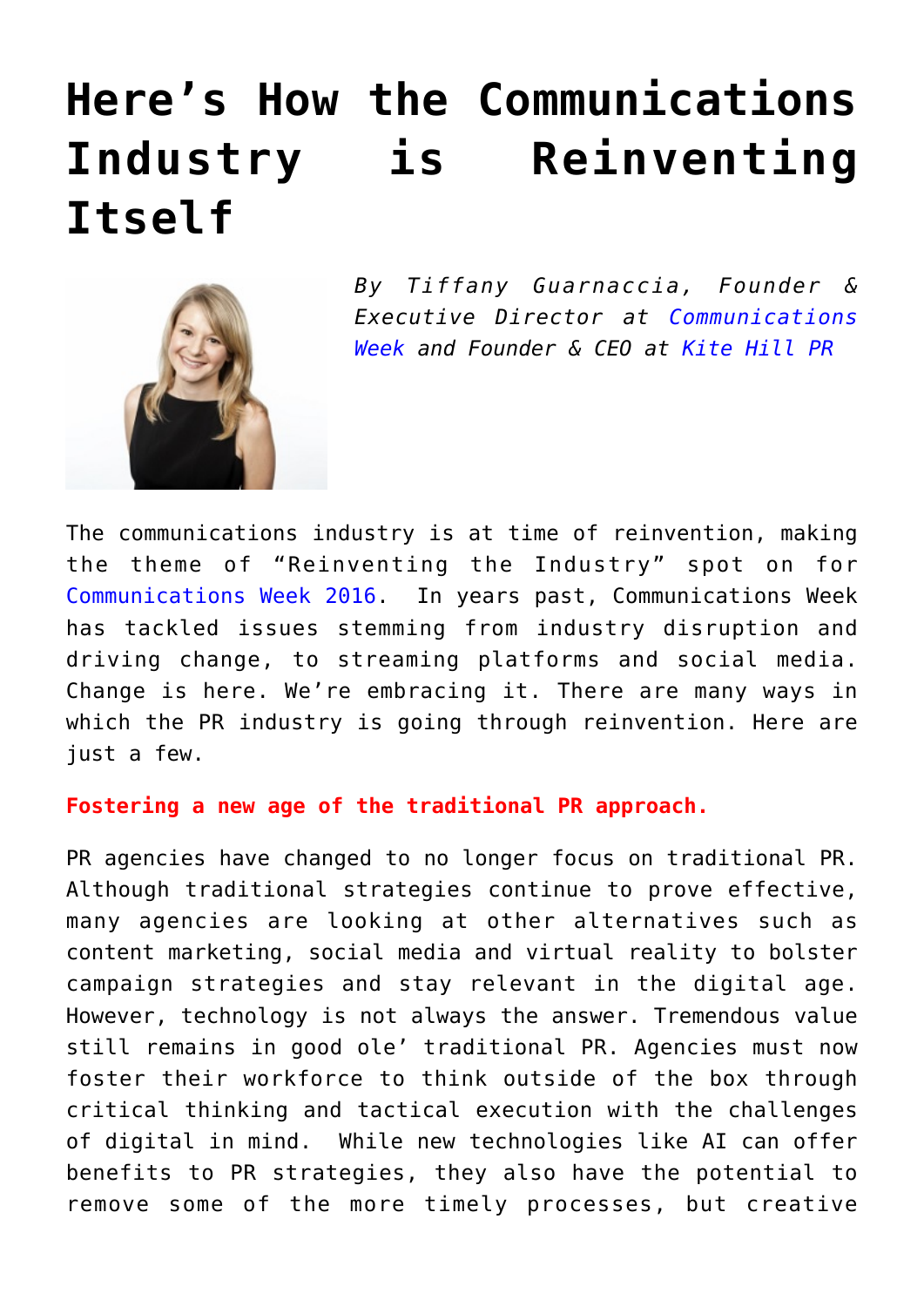thinking and messaging are aspects that fundamentally need human input. Therefore, traditional PR is still relevant in today's highly digitized world and will be able to encompass a wide range of components attached to a PR campaign.

## **PR professionals can not ignore digital transformation.**

While technology is not the be-all-end-all, we've made significant technological advancements in the [PR](https://www.commpro.biz/public-relations-section/) world. PR professionals and agencies are increasing the focus on digital by looking at technology and how it can be incorporated into traditional PR campaigns.

One way public relations professionals are embracing technology is through the exploration of new forms of media. The media landscape has continued to evolve in recent years, with traditional media (e.g. newspapers and other print publications) experiencing a continued drop-off in readership and new forms of media (e.g. online-only publications and blogs) growing exponentially. In an effort to stay relevant in this evolving landscape, media outlets are looking to adopt new and successful formats to grow and engage their audience base. This is where the growth of podcasts and video come in. According to a Pew [study](https://www.journalism.org/2016/06/15/podcasting-fact-sheet/) from June 2016, 21 percent of Americans ages 12 or older say they have listened to a podcast in the past month, reflecting steady incremental growth since 2013 – when this share was just 12 percent.

Public relations professionals must not only know about these mediums for their own sake, but also be able to take advantage of the opportunities they provide for clients. Instead of securing a byline opportunity, look to pitch your client in for a relevant podcast or set up a Facebook Live Q&A.

Ultimately, the growth of technology allows us to rethink the status quo. After all, change is in the DNA of reinvention.

**Paving the long road ahead for diversity in PR.**